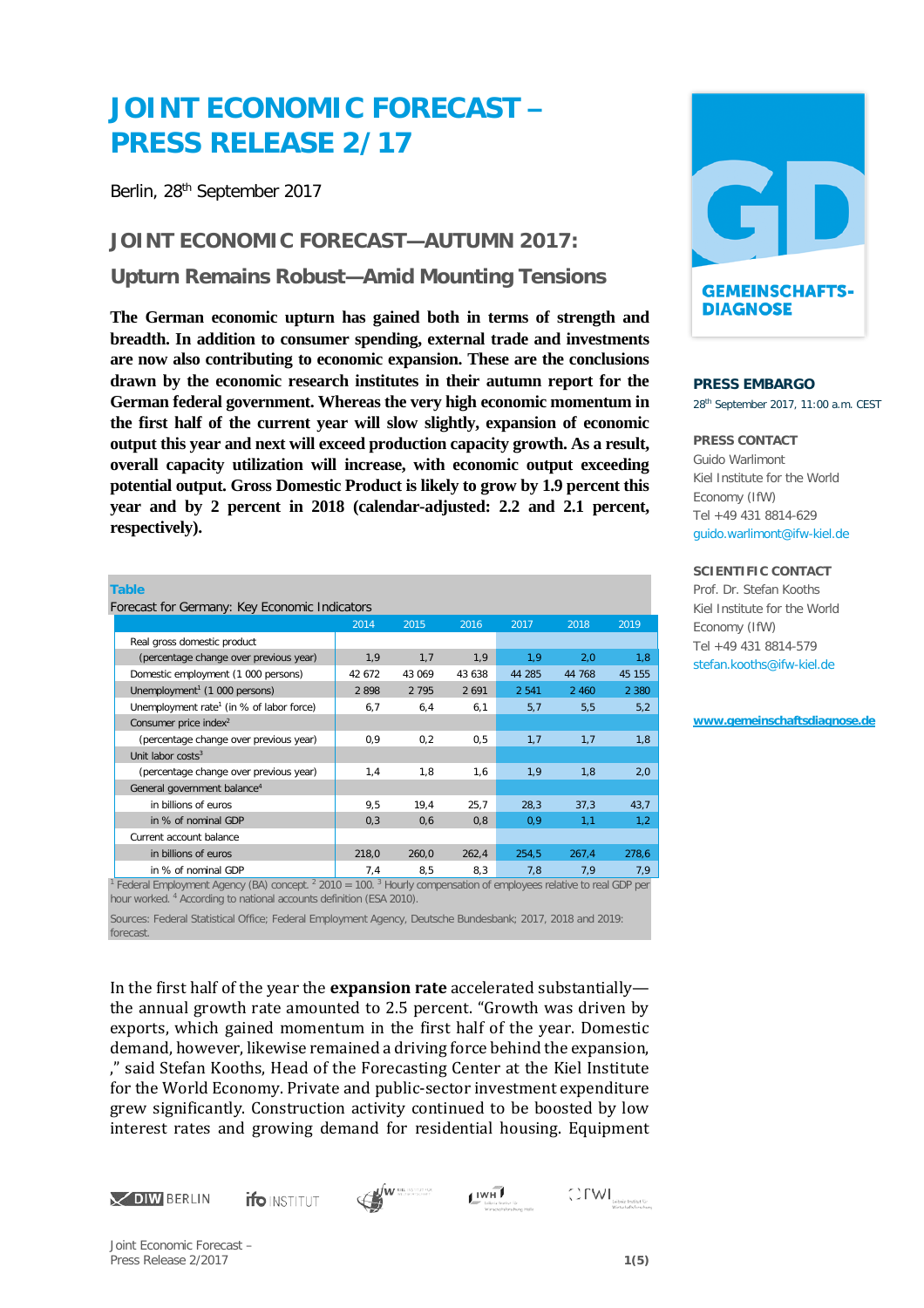investments also expanded substantially and are likely to have been stimulated by the surge in external trade.

"As the economy has already headed in a robust upward direction for some time, initial signs of **tension** are discernible in a number of segments of the economy," said Kooths. The number of vacancies reported on the labor market has increased considerably, and it is taking increasingly longer to fill a vacant job reported. In the construction sector in particular, more and more enterprises are indicating that a lack of available labour is impairing their output. Meanwhile prices are rising fairly sharply in this sector. Producer prices (excluding energy) have also seen a marked rise in the course of this year, while consumer price inflation has increased moderately.

For the second half of this year, the institutes expect further substantial economic expansion, albeit at a slightly lower rate in comparison with the first half-year. All in all, the institutes have forecast that **Gross Domestic Product** will rise by 1.9 percent in 2017; the 68 percent forecast interval in this context ranges from 1.7 to 2.1 percent. Adjusted for the number of working days, Gross Domestic Product will expand by 2.2 percent, the highest rate since the year 2010. Accordingly, the institutes have raised their spring forecast for the current year by 0.4 percentage points.

The **upturn** is likely to continue throughout the remaining forecast period. Meanwhile it rests on a considerably broader base than only a year ago. Investments are likewise making a sizeable contribution to economic expansion, and further robust impetus is discernible from abroad. For next year and the year after next, the institutes expect Gross Domestic Product to rise by 2 percent and 1.8 percent, respectively.

**Investment activity** is picking up noticeably, even if the expansion rates remain below those recorded in earlier boom cycles. As the level of capacity utilisation has become high, companies are likely to invest to a greater extent in expansion projects.

The dynamic pace of **private consumer spending** is likely to decline slightly, even though it still remains high in a long-term comparison. Dampening factors in this regard—unless policymakers take corrective action—include an increasing tax burden; another is the higher inflation rate. In contrast, gross wages are likely to grow at practically unchanged rates.

**Exports** are being stimulated by robust global economic growth, in particular by the ongoing upturn in the euro area; this will only partly be offset by the recent fairly strong appreciation of the euro, which reduces price competitiveness and therefore exerts a dampening effect.

The situation on the **labor market** will continue to improve. Employment continues to grow, albeit at a lower rate in the wake of slightly reduced production growth. In addition, owing to scarcities and bottlenecks in some segments of the labor market, capacity utilisation of existing personnel is likely to increase, which is also reflected by the fact that the







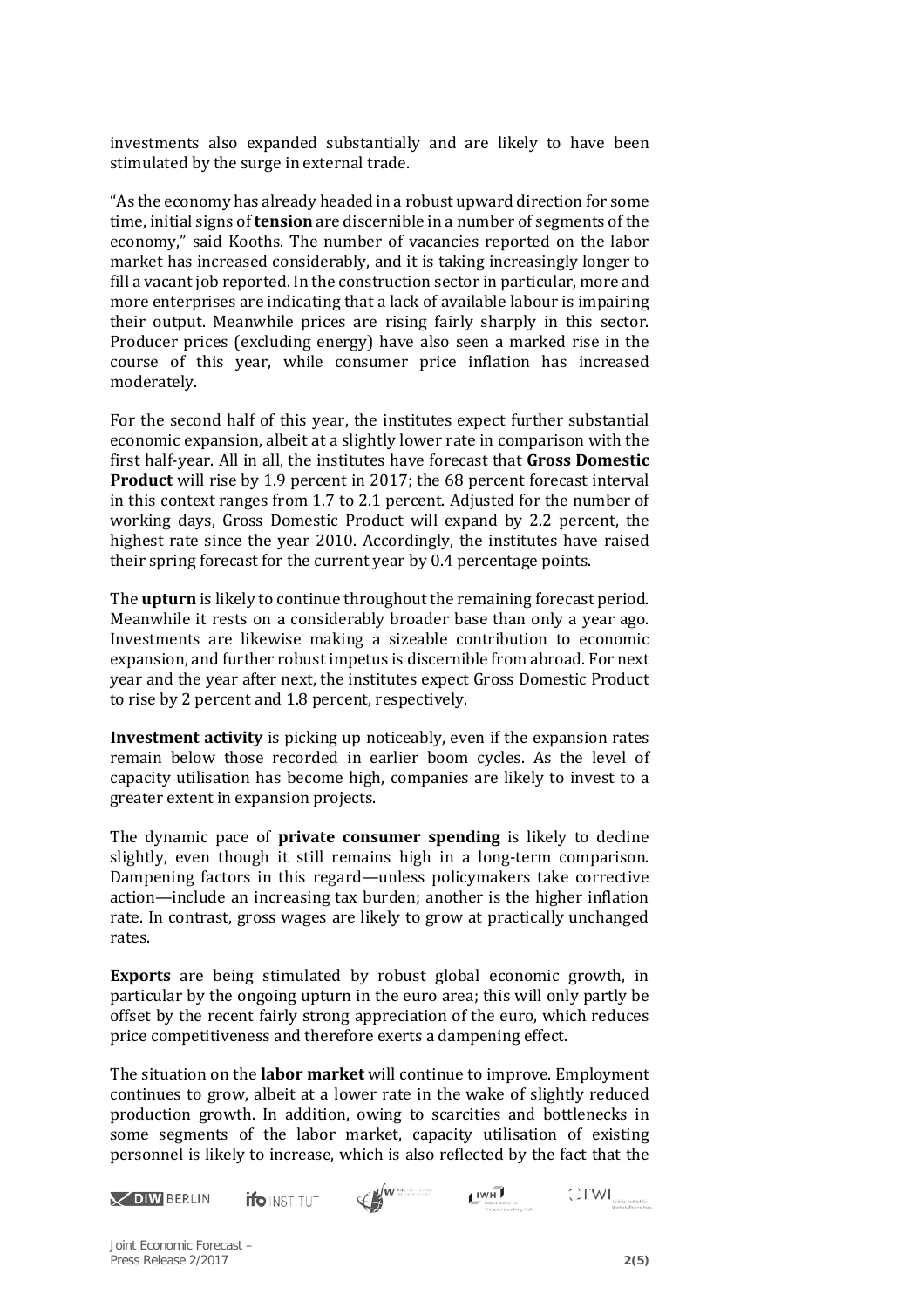working time per employed person is no longer declining. The number of employed persons is likely to grow by 1.1 percent in 2018 and by 0.9 percent in 2019, following an increase of 1.5 percent this year. However, measured **unemployment** will continue to decline to a lesser extent than the rate at which employment is rising. Causes of this include the increasing labor participation particularly by women and older persons and the continuing immigration. An additional factor is that the refugees who came to Germany in recent years are increasingly available on the labor market following the completion of their asylum procedures and qualification measures. The unemployment rate is forecast to decline from 5.7 percent this year to 5.5 percent in 2018 and to 5.2 percent in the year 2019.

**Inflation** is likely to only slightly accelerate in the forecast period. The institutes anticipate an increase in consumer prices by 1.7 percent in each of the current and the coming year, and by 1.8 percent in 2019.

The **general government's financial situation** will continue to improve in the forecast period. Government revenues will remain highly copious since expansion supported by domestic consumption yields substantial tax income, assuming that no extensive tax cuts will be enacted. Government expenditure—based on current budget figures—is likely to grow but at slightly declining rates over time. Indications are that this year's general government budget surplus will rise from 26 billion euros to 28 billion euros. This surplus is likely to grow to 37 billion euros in 2018 and to 44 billion euros in 2019. The general government budget surpluses are only to a lesser degree due to cyclical factors. The general government's debt level will continue to decline in relation to economic output, falling below the 60 per-cent threshold in the year 2019. "If the next federal government makes use of the scope provided by structural government budget surpluses in order to lower the tax burden or increase its spending, financial policy would have an expansionary stance, not only in this but also in the extended forecast period; otherwise, it would have a more or less neutral effect as of the coming year," said Kooths.

**Economic policy** was hardly growth-oriented in nature during the last legislative period. It is worthy of emphasis, however, that the fiscal consolidation policy adopted in recent years actually succeeded in lowering public-sector debt in relation to economic output, which means that Germany today has a public sector that is able to take action based on a strong economy.

The general government budget surpluses likely to be unfolding for the forecast period, equivalent to ¾ percent of economic output, should be utilised in order to improve the **economic conditions**; in view of the high capacity utilisation in any case, there currently is no need for policy with short-term cyclical objectives in mind.

From the institutes' perspective, more attention should be paid to the general government's revenue side of the equation. In view of the high burdens imposed on labour incomes in the form of levies and a particularly sharp increase in direct tax revenues, the focus should be on the income









Joint Economic Forecast – Press Release 2/2017 **3(5)**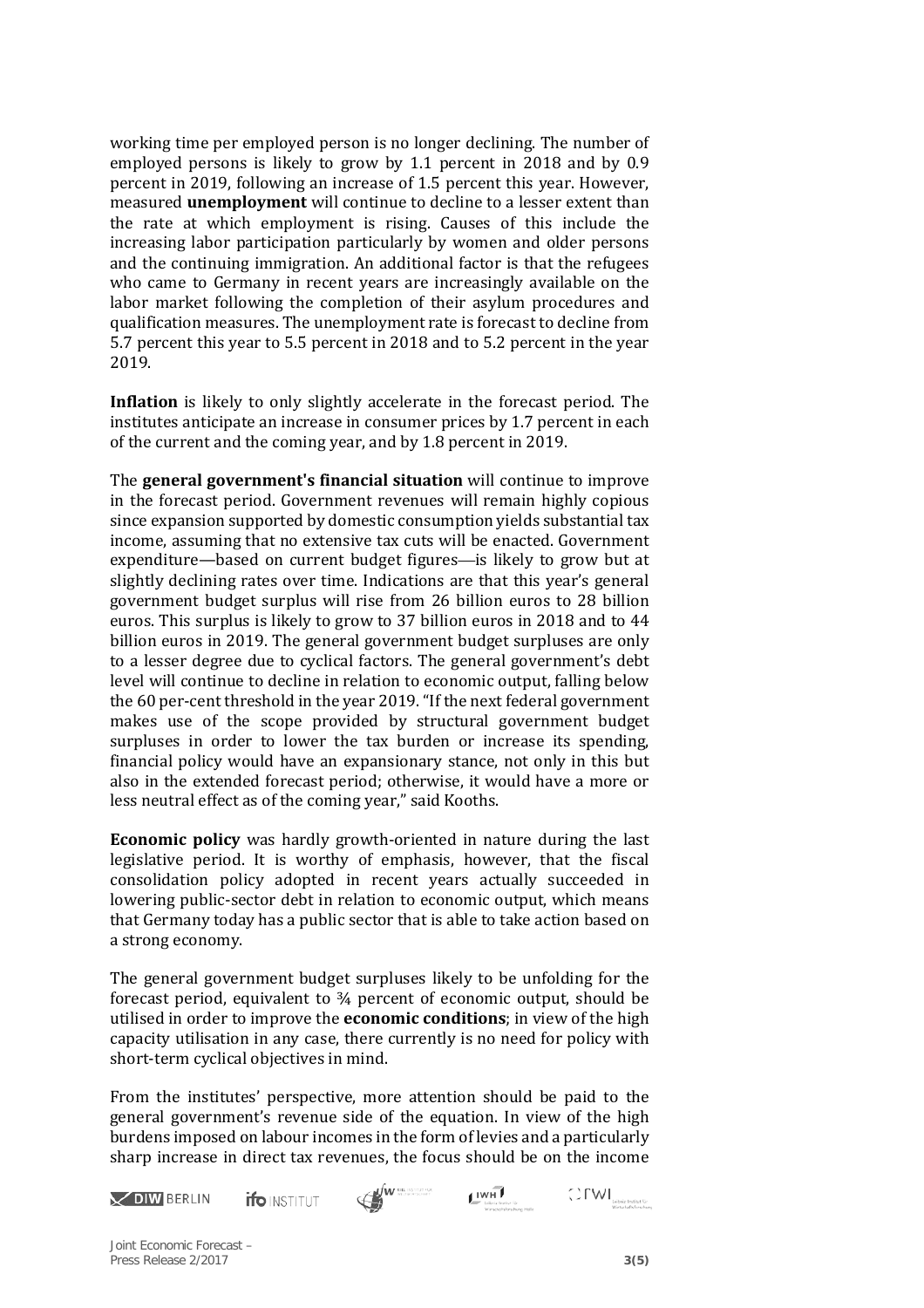tax rate curve. However, there is also scope for action in terms of social security contributions, which are also of particular significance to lowincome workers, especially as regards unemployment insurance.

Corrections in the field of social security contributions are also necessary in view of the forthcoming demographic challenges. In particular, the situation regarding statutory pension insurance is likely to deteriorate to a marked degree in the medium to long term. So far, demographic change has not made itself felt all that clearly, but the process of ageing is already in full swing. "The German economy is currently undergoing an interim high in terms of potential growth rates, which will turn out considerably lower in the coming decade for demographic reasons," said Kooths.

## **Annex**

**Long version (German):**

Projektgruppe Gemeinschaftsdiagnose: Upturn Remains Robust-Amid Mounting Tensions. Autumn 2017. Kiel 2017.

**The report can be downloaded from the following website as of 11:00 a.m., 28th September 2017:** 

**[www.gemeinschaftsdiagnose.de/category/gutachten/.](http://www.gemeinschaftsdiagnose.de/category/gutachten/)**











Joint Economic Forecast – Press Release 2/2017 **4(5)**